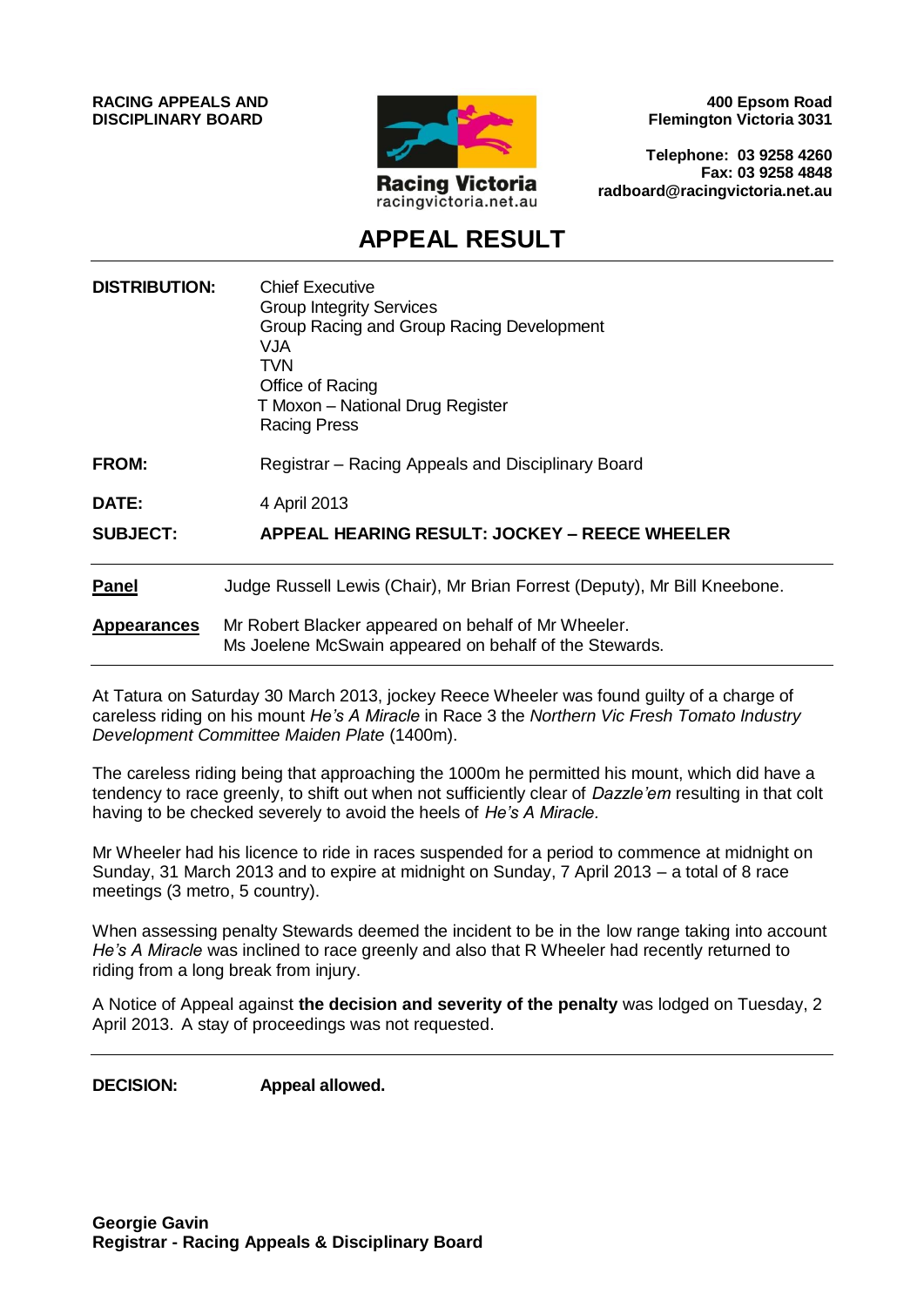# **TRANSCRIPT OF PROCEEDINGS**

# **RACING APPEALS AND DISCIPLINARY BOARD**

\_\_\_\_\_\_\_\_\_\_\_\_\_\_\_\_\_\_\_\_\_\_\_\_\_\_\_\_\_\_\_\_\_\_\_\_\_\_\_\_\_\_\_\_\_\_\_\_\_\_\_\_\_\_\_\_\_\_\_\_\_\_\_

**HIS HONOUR JUDGE R.P.L. LEWIS, Chairman MR B. FORREST, Deputy Chairman MR W. KNEEBONE**

#### **EXTRACT OF PROCEEDINGS**

**DECISION**

# **IN THE MATTER OF THE NORTHERN VIC FRESH TOMATO INDUSTRY DEVELOPMENT COMMITTEE MAIDEN PLATE OVER 1400 METRES AT TATURA ON 30/3/13**

**JOCKEY: REECE WHEELER**

# **MELBOURNE**

#### **THURSDAY, 4 APRIL 2013**

MRS J. McSWAIN appeared on behalf of the RVL Stewards

MR R. BLACKER appeared on behalf of the Appellant